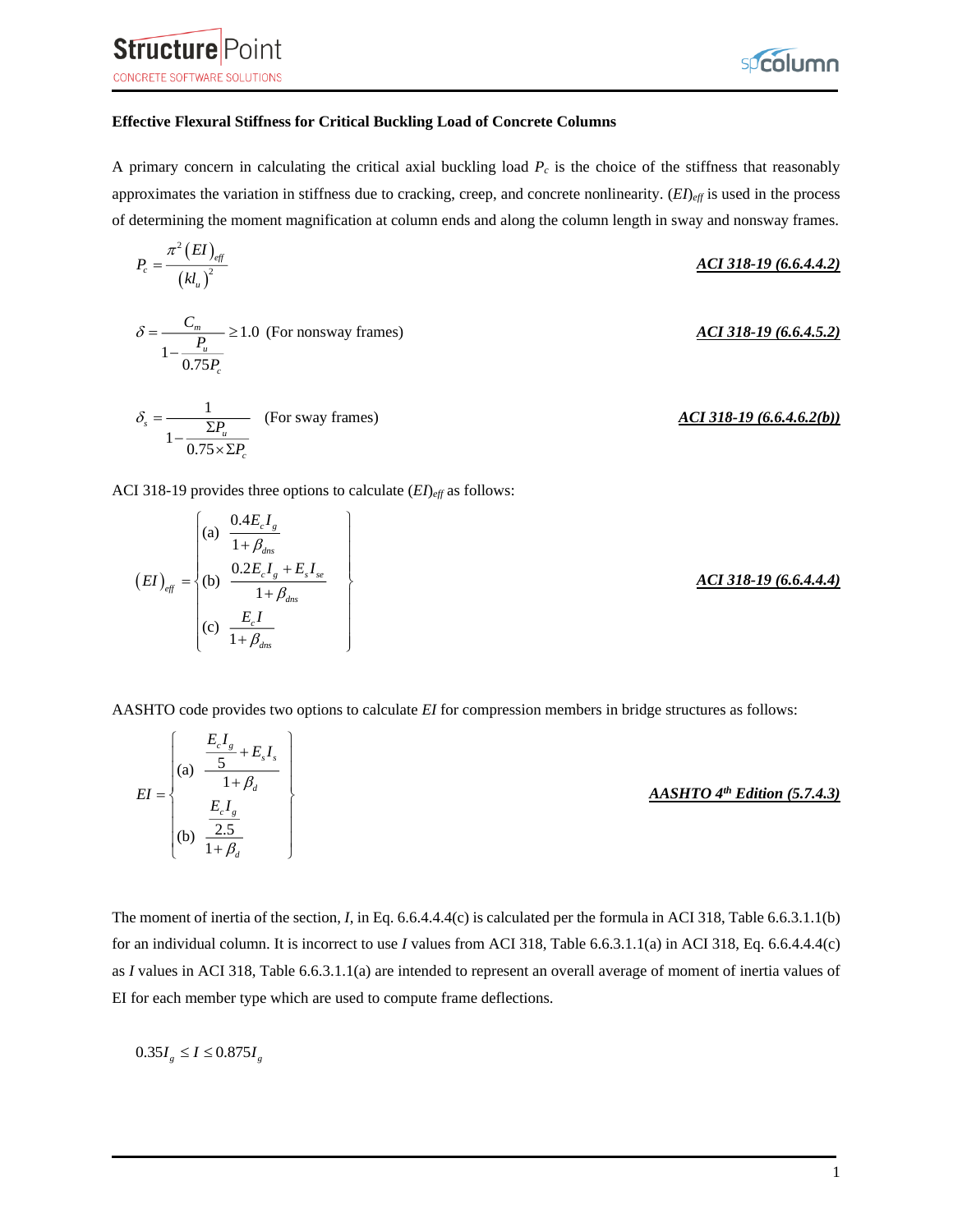

Where 
$$
I = \left(0.80 + 25 \frac{A_{st}}{A_g}\right) \times \left(1 - \frac{M_u}{P_u h} - 0.5 \frac{P_u}{P_o}\right) \times I_g
$$

## *ACI 318-19 (Table 6.6.3.1.1(b))*

[spColumn](http://www.spcolumn.com/) Program utilizes Eq. 6.6.4.4.4(b) for the calculation of the effective flexural stiffness, *(EI)eff*, of column section. The other two equations, namely, Eq. 6.6.4.4.4(a), and Eq. 6.6.4.4.4(c) are also permitted by the ACI 318.

#### **Comparison of** *(EI)eff* **values for Individual Columns**

ACI 318 states that Eq. 6.6.4.4.4(a) is a simplified form of Eq. 6.6.4.4.4(b) and therefore, is less 'accurate'. If the reinforcing steel is not yet chosen, *Ise* cannot be computed and Eq. 6.6.4.4.4(a) is the only option to compute an initial value for *(EI)eff*. On the other hand, ACI 318 states that Eq. 6.6.4.4.4(c) provides improved accuracy in *(EI)eff* calculation. However, a more complex formula of moment of inertia, *I*, is required. In that formula, *Pu*, and *M<sup>u</sup>* values from each load combination must be considered. Alternatively, enveloped values of  $P_u$ , and  $M_u$  can be used conservatively to compute the lowest value of *I*.

A different value for the magnitude of the magnified moment is possible for each option of *(EI)eff*. So which equation will lead to the optimum column design based on the ACI code provisions? To answer this question equation (a) is set equal to equation (b) as follows:

$$
\frac{0.4E_{c}I_{g}}{1+\beta_{dns}} = \frac{0.2E_{c}I_{g} + E_{s}I_{se}}{1+\beta_{dns}}
$$

This will lead to the relative stiffness non-dimensional factor *α* to be used to illustrate the comparison:

$$
\alpha = \frac{E_s I_{se}}{E_c I_g} = 0.2
$$

When  $\alpha$  is greater than 0.2,  $(EI)_{\text{eff}}$  obtained from equation (b) will be greater than  $(EI)_{\text{eff}}$  obtained from equation (a) resulting in a lower value for the magnification factor and a lower magnified moment.

The Tables in the Appendix show the magnification factor  $(\delta_s)$  for the design column in the "Sway Frame" example. It can be observed from the tables that when using 8-#11 bars, both equations yield the same (*EI*)*eff* and moment magnification factors. When smaller bars are used, equation (a) yields smaller values for the moment magnification factor. When larger bars are used, equation (b) yields smaller magnitude for the moment magnification factor.